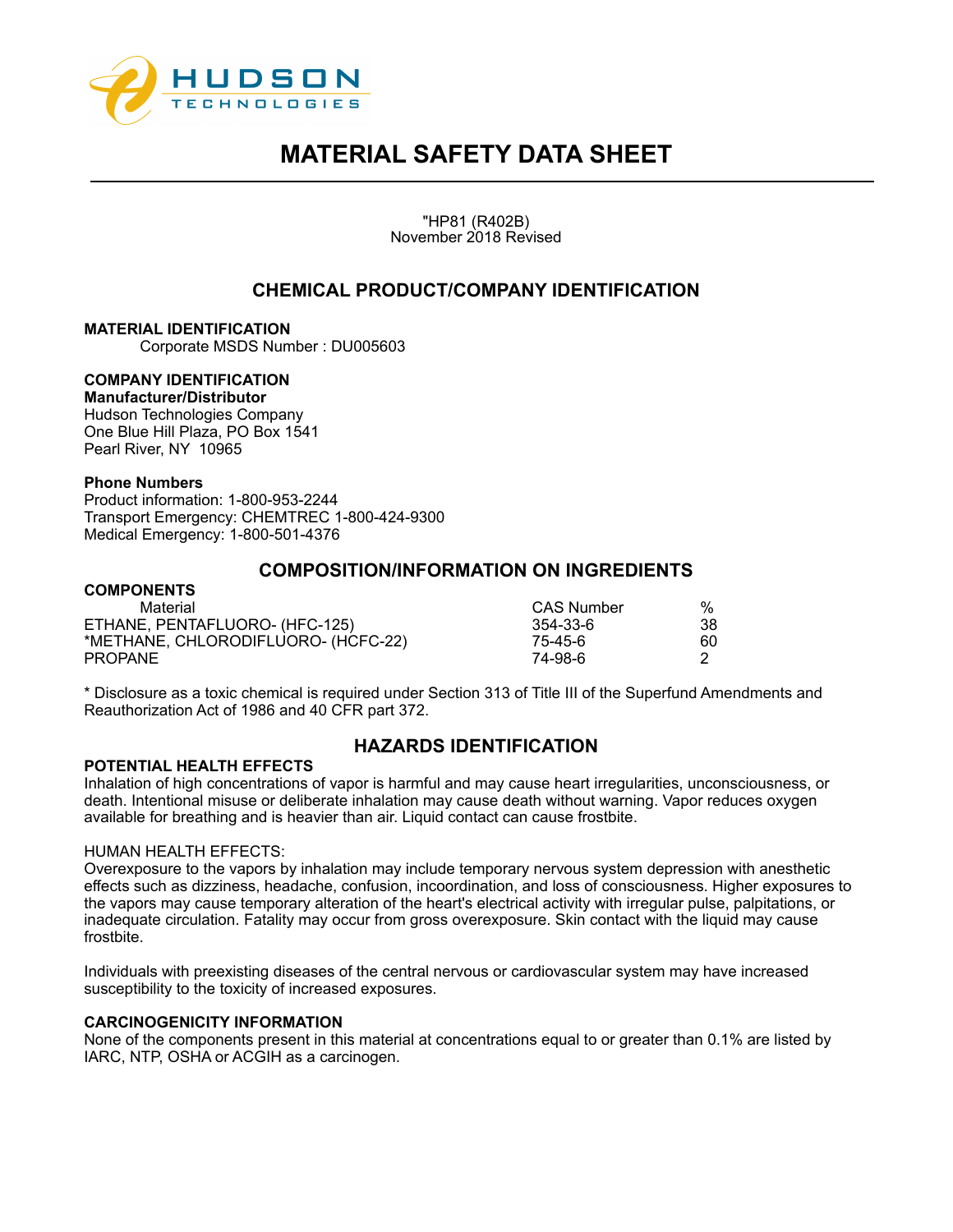

## **FIRST AID MEASURES**

#### **INHALATION**

If inhaled, immediately remove to fresh air. Keep person calm. If not breathing, give artificial respiration. If breathing is difficult, give oxygen. Call a physician.

#### **SKIN CONTACT**

Flush area with lukewarm water. Do not use hot water. If frostbite has occurred, call a physician.

#### **EYE CONTACT**

In case of contact, immediately flush eyes with plenty of water for at least 15 minutes. Call a physician.

#### **INGESTION**

Not a probable route. However, in case of accidental ingestion, call a physician.

#### **NOTES TO PHYSICIANS**

THIS MATERIAL MAY MAKE THE HEART MORE SUSCEPTIBLE TO ARRHYTHMIAS. Catecholamines such as adrenaline, and other compounds having similar effects, should be reserved for emergencies and then used only with special caution.

## **FIRE FIGHTING MEASURES**

## **FLAMMABLE PROPERTIES** No flash point Flammable Limits in Air, % by Volume:

LEL None per ASTM E681<br>UEL None per ASTM E681 None per ASTM E681 Autoignition Not determined

Fire and Explosion Hazards:

Cylinders may rupture under fire conditions. Decomposition may occur.

Contact of welding or soldering torch flame with high concentrations of refrigerant can result in visible changes in the size and color of torch flames. This flame effect will only occur in concentrations of product well above the recommended exposure limit, therefore stop all work and ventilate to disperse refrigerant vapors from the work area before using any open flames.

R-402B is not flammable in air at temperatures up to 100 deg C (212 deg F) at atmospheric pressure. However, mixtures of R-402B with high concentrations of air at elevated pressure and/or temperature can become combustible in the presence of an ignition source. R-402B can also become combustible in an oxygen enriched environment (oxygen concentrations greater than that in air). Whether a mixture containing R-402B and air, or R-402B in an oxygen enriched atmosphere becomes combustible depends on the inter-relationship of 1) the temperature 2) the pressure, and 3) the proportion of oxygen in the mixture. In general, R-402B should not be allowed to exist with air above atmospheric pressure or at high temperatures; or in an oxygen enriched environment. For example: R-402B should NOT be mixed with air under pressure for leak testing or other purposes.

Experimental data have also been reported which indicate combustibility of HCFC-22, a component in this blend, in the presence of chlorine.

#### **EXTINGUISHING MEDIA**

As appropriate for combustibles in area.

#### **FIRE FIGHTING INSTRUCTIONS**

Keep cylinders cool with water spray or fog. Self-contained breathing apparatus (SCBA) is required if cylinders rupture and contents are released under fire conditions. Water runoff should be contained and neutralized prior to release.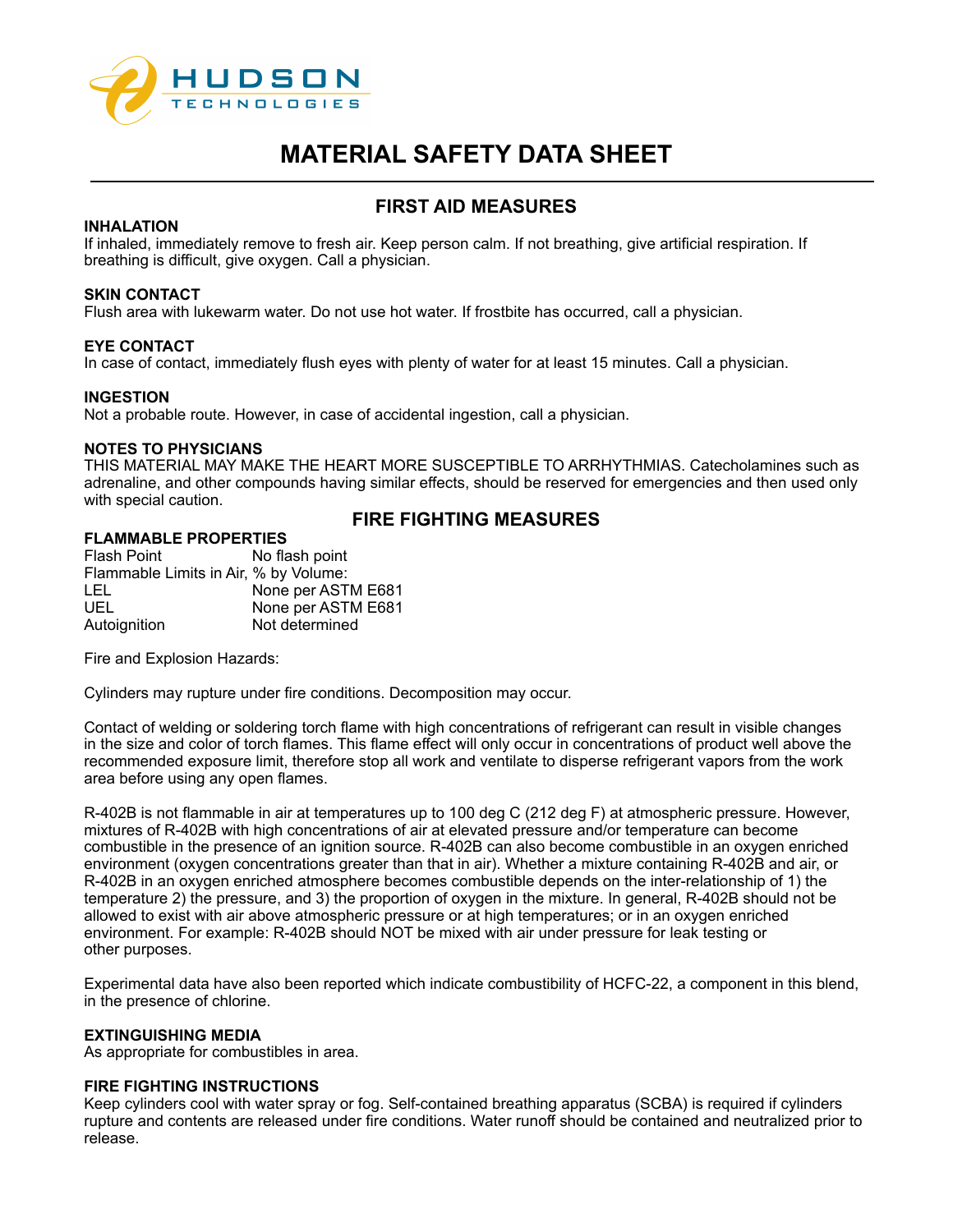

## **ACCIDENTAL RELEASE MEASURES**

#### **SAFEGUARDS (PERSONNEL)**

NOTE: Review FIRE FIGHTING MEASURES and HANDLING (PERSONNEL) sections before proceeding with clean-up. Use appropriate PERSONAL PROTECTIVE EQUIPMENT during clean-up.

### **ACCIDENTAL RELEASE MEASURES**

Remove open flames. Use self-contained breathing apparatus (SCBA) for large spills or releases.

## **HANDLING AND STORAGE**

#### **HANDLING (PERSONNEL)**

Avoid breathing vapors. Avoid liquid contact with skin or eyes. Use with sufficient ventilation to keep employee exposure below the recommended limits. Avoid prolonged or repeated exposure. Wash thoroughly after handling.

### **STORAGE**

Store in a clean, dry place. Do not heat above 52 C (126 F).

## **EXPOSURE CONTROLS/PERSONAL PROTECTION**

### **ENGINEERING CONTROLS**

Refrigerant concentration monitors may be necessary to determine vapor concentrations in work areas prior to use of torches or other open flames, or if employees are entering enclosed areas. Use with sufficient ventilation to keep employee exposure below the recommended exposure limit. Local exhaust should be used if large amounts are released. Mechanical ventilation should be used in low or enclosed places.

#### **PERSONAL PROTECTIVE EQUIPMENT**

Impervious gloves should be used to avoid prolonged or repeated exposure. Chemical splash goggles should be available for use as needed to prevent eye contact. Under normal manufacturing conditions, no respiratory protection is required when using this product. Self-contained breathing apparatus (SCBA) is required if a large release occurs.

## # **EXPOSURE GUIDELINES**

#### **APPLICABLE EXPOSURE LIMITS**

ETHANE, PENTAFLUORO- (HFC-125) PEL (OSHA) None Established<br>TLV (ACGIH) None Established None Established WEEL (AIHA) 1000 ppm, 4900 mg/m3, 8 Hr. TWA

METHANE, CHLORODIFLUORO- (HCFC-22) PEL (OSHA) None Established TLV (ACGIH) 1,000 ppm, 3,540 mg/m3, 8 Hr. TWA, A4

PROPANE

PEL (OSHA) 1,000 ppm, 1,800 mg/m3, 8 Hr. TWA

## **PHYSICAL AND CHEMICAL PROPERTIES**

#### **PHYSICAL DATA**

% Volatiles 100 WT% Evaporation Rate (CCl4 = 1)

Solubility in Water Not determined Odor Slight ethereal

Boiling Point **-47.4 C (-53.3 F)** Average Vapor Pressure 179.6 psia at 25 deg C (77 deg F) Greater than 1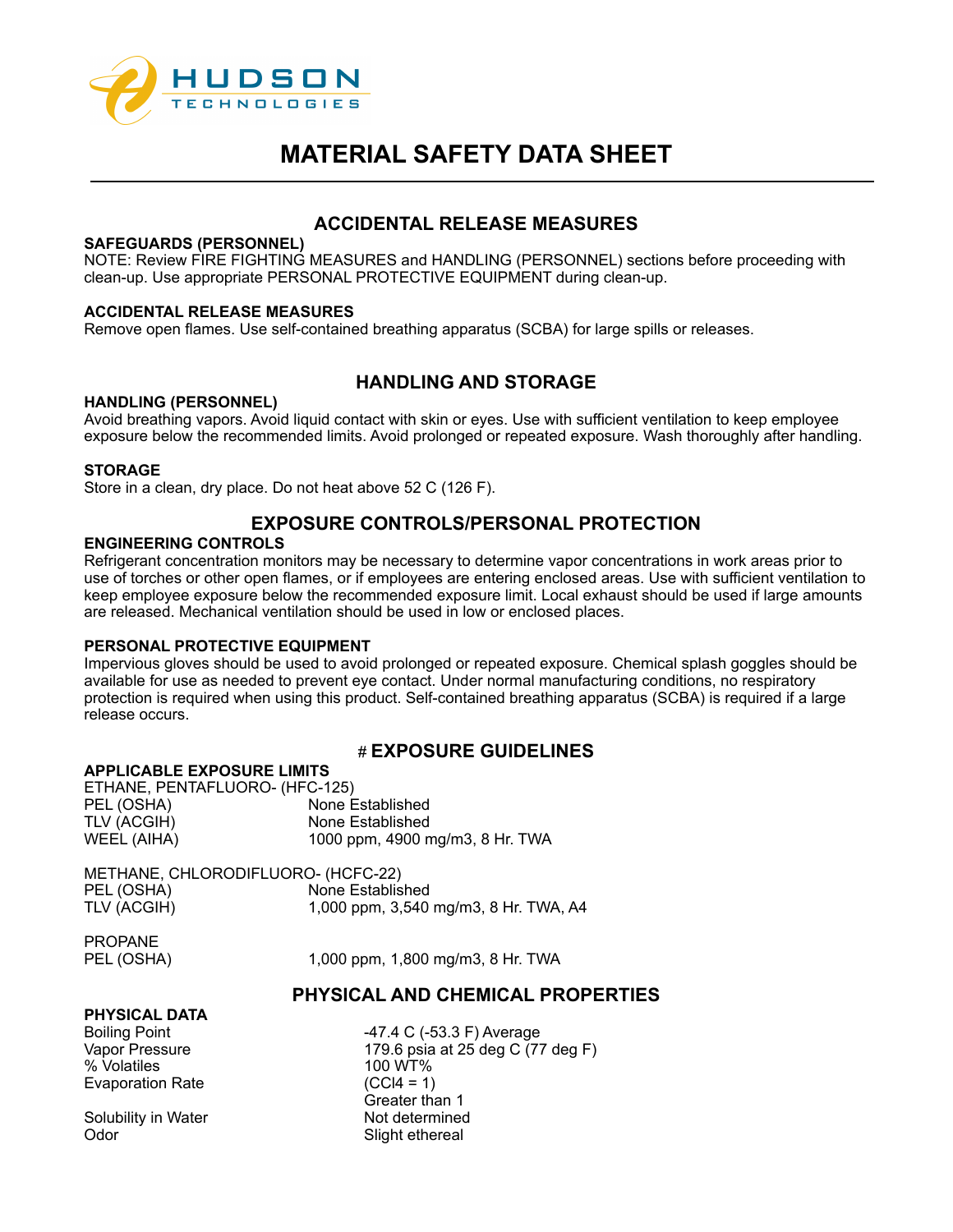

| Form    |
|---------|
| Color   |
| Density |

Liquefied gas Clear, colorless 1.14 gm/cc at 25 deg C (77 deg F) - Liquid

## **STABILITY AND REACTIVITY**

#### **CHEMICAL STABILITY**

Material is stable. However, avoid open flames and high temperatures.

#### **INCOMPATIBILITY WITH OTHER MATERIALS**

Incompatible with alkali or alkaline earth metals - powdered Al, Zn, Be, etc.

#### **DECOMPOSITION**

Decomposition products are hazardous. "SUVA" HP81 can be decomposed by high temperatures (open flames, glowing metal surfaces, etc.) forming hydrochloric and hydrofluoric acids and possibly carbonyl halides. These materials are toxic and irritating. Contact should be avoided.

#### **POLYMERIZATION**

Polymerization will not occur.

## **TOXICOLOGICAL INFORMATION**

### **ANIMAL DATA**

The blend is untested.

ETHANE, PENTAFLUORO

Inhalation 4 hour ALC: > 709,000 ppm in rats

Single, high inhalation exposures caused lethargy, decreased

activity, labored breathing and weight loss. Weak cardiac sensitization effect, a potentially fatal disturbance of heart rhythm caused by a heightened sensitivity to the action of epinephrine. Lowest-Observed-Adverse-Effects-Level for cardiac sensitization: 100,000 ppm. Repeated exposure caused: No significant toxicological effects. No-Observed-Adverse-Effect-Level(NOAEL): 50,000 ppm

No animal data are available to define carcinogenic, developmental or reproductive hazards. In animal testing this material has not caused developmental toxicity. HFC-125 does not produce genetic damage in bacterial or mammalian cell cultures or when tested in animals (not tested for heritable genetic damage).

METHANE, CHLORODIFLUORO

Inhalation 4-hour LC50: 220,000 ppm in rats

The compound is a skin irritant and a slight eye irritant, but is not a skin sensitizer in animals.

Effects from single high exposures include central nervous system depression, anesthesia, rapid breathing, lung congestion and microscopic liver changes. Cardiac sensitization occurred in dogs at 50,000 ppm or greater from the action of exogenous epinephrine.

No toxic effects or abnormal histopathological observations occurred in rats repeatedly exposed to concentrations ranging from 10,000 to 50,000 ppm (v/v). Long-term exposures to 50,000 ppm (v/v) of vapors produced organ weight increases and a decrease in body weight gain, but no increased mortality or adverse hematological effects.

In chronic inhalation studies, HCFC-22, at a concentration of 50,000 ppm (v/v), produced a small, but statistically significant increase of late-occurring tumors involving salivary glands in male rats, but not female rats or male or female mice. In the same studies, no increased incidence of tumors was seen in either species at concentrations of 10,000 ppm or 1000 ppm (v/v).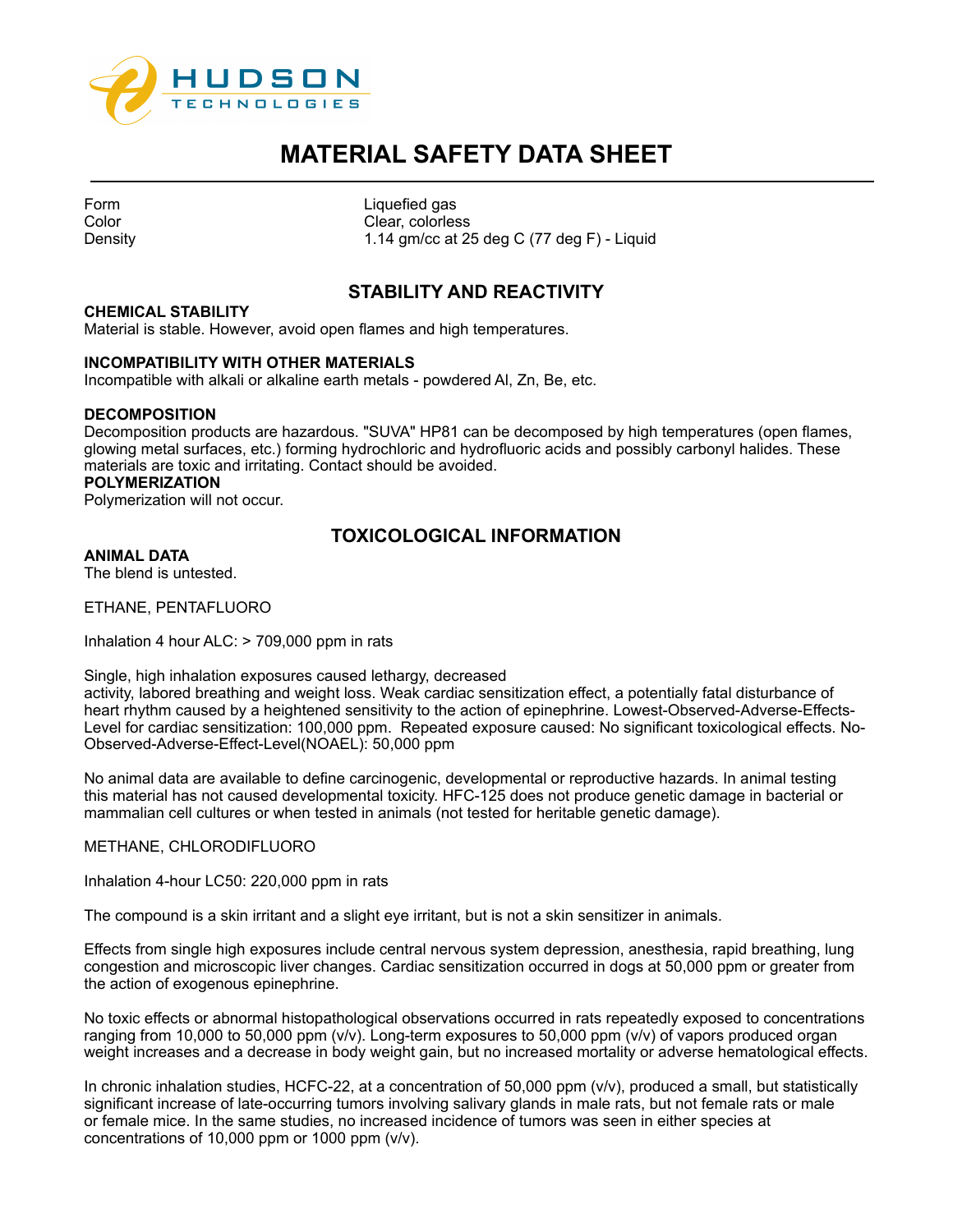

Long-term administration in corn oil produced no effects on body weight or mortality.

HCFC-22 was mutagenic in some strains of bacteria in bacterial cell cultures, but not mammalian cell cultures or animals. It did not cause heritable genetic damage in mammals.

A slight, but significant increase in developmental toxicity was observed at high concentrations (50,000 ppm) of HCFC-22, a concentration which also produced toxic effects in the adult animal. Based on these findings, and other negative developmental studies, HCFC-22 is not considered a unique hazard to the conceptus. Studies of the effects of HCFC-22 on male reproductive performance have been negative. Specific studies to evaluate the effect on female reproductive performance have not been conducted, however, limited information obtained from studies on developmental toxicity do not indicate adverse effects on female reproductive performance at concentrations up to 50,000 ppm.

#### PROPANE

Toxicity in animals occurring only with inhalation exposures at high concentrations (10% or greater) include cardiac sensitization, analgesia, irregular respiration and hypotension. No animal test reports are available to define carcinogenic, developmental, or reproductive hazards. Tests in bacteria cell cultures demonstrate no mutagenic activity.

## **ECOLOGICAL INFORMATION**

### **ECOTOXICOLOGICAL INFORMATION**

Aquatic Toxicity:

#### HCFC-22 48 hour EC50 - Daphnia magna: 433 mg/L

## **DISPOSAL CONSIDERATIONS**

**WASTE DISPOSAL** Comply with Federal, State, and local regulations. Reclaim by distillation or remove to a permitted waste disposal facility.

## **TRANSPORTATION INFORMATION**

| <b>SHIPPING INFORMATION</b><br>DOT/IMO/IATA<br>Proper Shipping Name<br><b>Hazard Class</b><br>UN No.<br>Label(s) | Liquefied Gas N.O.S. (Chlorodifluoromethane and Pentafluoroethane)<br>22<br>3163<br>Nonflammable Gas |
|------------------------------------------------------------------------------------------------------------------|------------------------------------------------------------------------------------------------------|
| <b>Shipping Containers</b>                                                                                       | <b>Tank Cars</b><br>Cylinders<br>Ton Tanks                                                           |

## **REGULATORY INFORMATION**

#### **U.S. FEDERAL REGULATIONS**

TSCA Inventory Status : Reported/Included. TITLE III HAZARD CLASSIFICATIONS SECTIONS 311, 312 Acute Yes<br>Chronic No Chronic Fire No Reactivity No<br>Pressure Yes Pressure